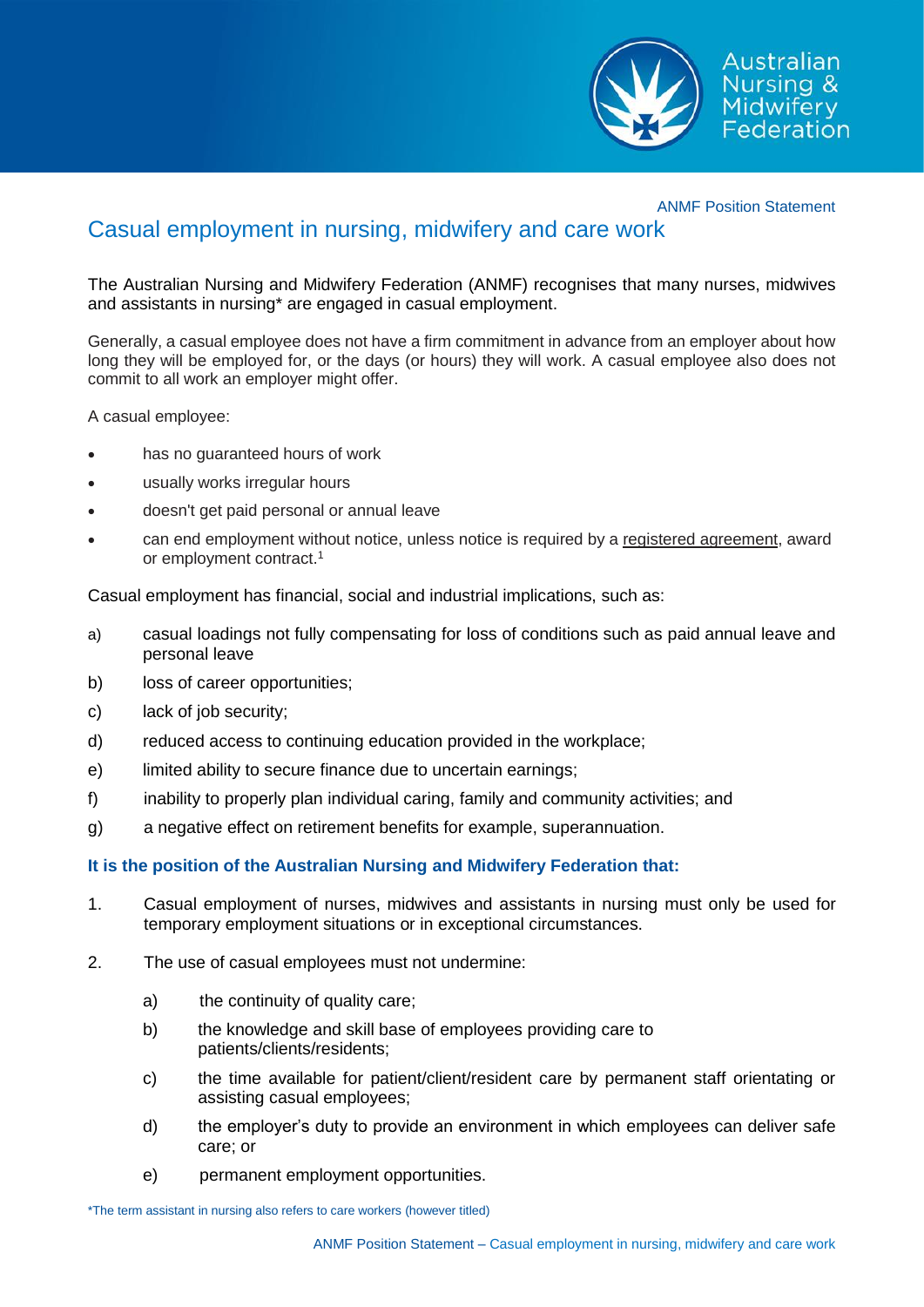

- 3. The number of employees employed on a casual basis must be limited to the level required to meet temporary or exceptional circumstances which cannot be met by the level of permanent staff. For example, casual employees can be engaged for such things as covering short-term leave, 'specialling' a patient/client/resident or in circumstances of exceptional demand on health or aged care services.
- 4. 'Banks' or 'pools' of nurses, midwives and assistants in nursing whose qualifications and competence are known, and who are familiar with the policies and environment of the health or aged care service should be developed and used as the initial response to unexpected shortages. Preference should be given to establishing a relief pool that provides ongoing employment on a permanent bases.
- 5. Casual nurses, midwives and assistants in nursing should be properly compensated for the loss of employment security and paid annual, personal and compassionate leave entitlements. Casual employees should have access to all other entitlements including shift allowances, penalties and overtime in conjunction with the casual loading and leave where applicable.
- 6. Casual employees must receive an orientation to the workplace prior to the commencement of clinical responsibilities.
- 7. Casual employees should have access to and the same professional development opportunities provided to permanent employees.
- 8. The cost of casual labour should be set sufficiently high in all enterprise agreements to properly remunerate genuine casual workers in recognition of their irregular hours, lack of paid leave entitlements and the insecure nature of their work.
- 9. Casual employees who perform regular casual work, including working a regular pattern of hours on an ongoing basis should be offered permanent employment and given priority for ongoing work.
- 10. Employers should provide incentives for employees to access and remain in permanent employment, including policies regarding:
	- a) flexibility of rosters and leave,
	- b) job-sharing;
	- c) career advancement; and
	- d) permanent part-time employment.
- 11. When engaging casual employees, employers should preference established 'banks' or 'pools' of experienced nurses, midwives and assistants in nursing before sourcing staff from external employment agencies. Employers should ensure casual employees engaged through employment agencies are provided with appropriate insurance, training and vetting for suitability of employment. Employers should source casual employees from reputable employment agencies that do not deduct or charge unreasonable placement fees on casual employees.